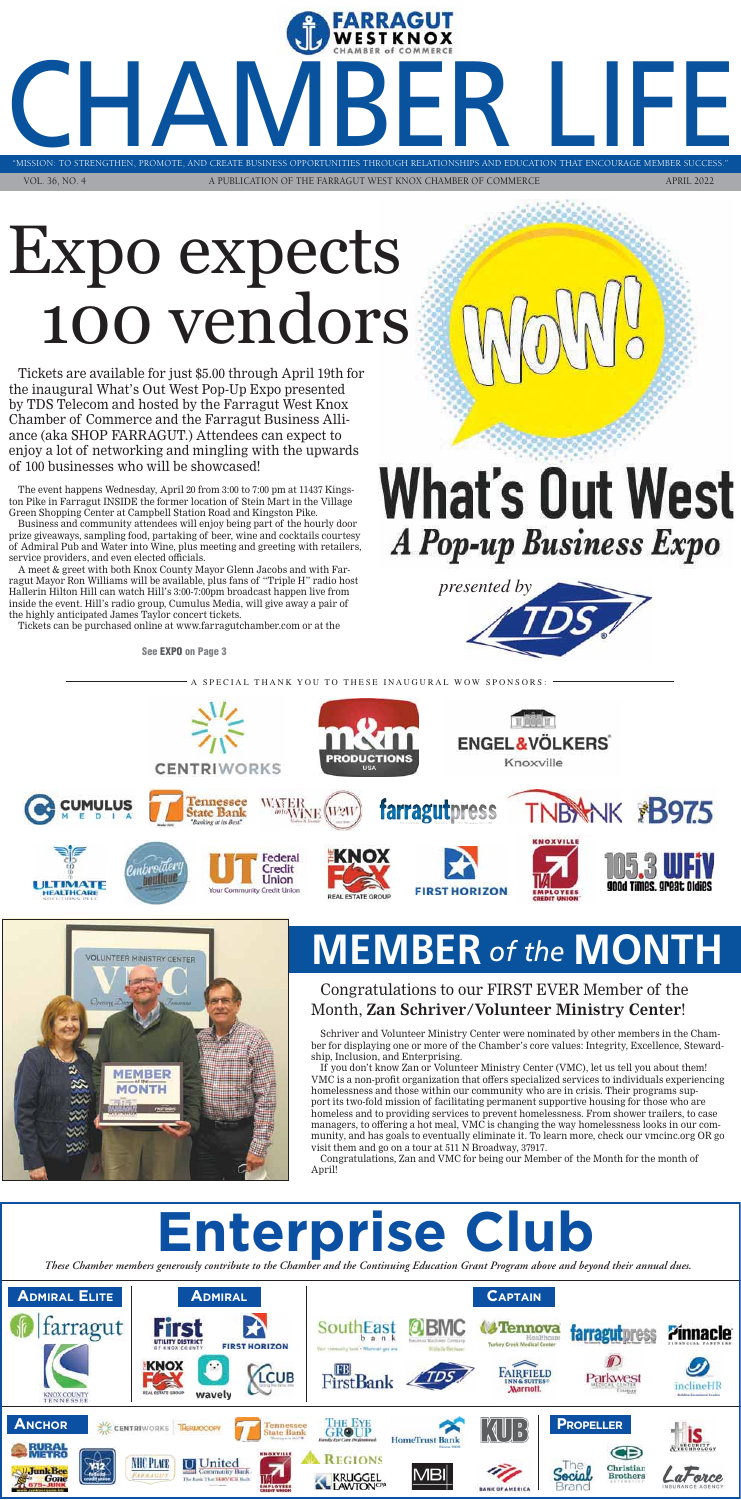# **Networkings**

### **Childhelp -** March 10, 2022



Left: Meet the Childhelp staff! The Childhelp staff is made up of all different roles with Ken Bender, (back row, first on left) as Executive Director. **Right:** Mikenna Varvel-PCS (left) and Chuck Chalker – S*tate Farm Josh Ellis Agency* pose for a photo op with the Childhelp frame.

### **Aloft Knoxville West -** March 17, 2022



### **State Farm – Mansour Hasan Agency -** March 24, 2022





### **Avenir Memory Care at Knoxville -** March 31, 2022



Left: Meet the Aloft Knoxville West team! (L-R): Alex Carmichael, Laura Shirooni, Elizabeth Bowman, and Ashley Cox. Aloft Knoxville West is a brand new, stylish hotel located just off of the Lovell Road exit! From keyless entry to rainfall shower heads, this will be a convenient, restful space for anyone. While you are recharging during your stay, you have access to grab and go breakfast options, coffee, or a fresh and flavorful made to order breakfast pot or wrap. Take a dip in the Splash pool or enjoy the evening alongside the firepit in the Backyard! They have monthly events that are open to the public where you can enjoy entertainment, good food, and good company.

Right: Jay Mitchell - Spectrum Business Solutions, Rachel Villanueva - The Benefits Group, and Heather Beck - BarberMcMurry Architects connect and share ideas during the evening networking

Left: Meet the State Farm – Mansour Hasan Agency team! (L-R): Harrison Walker, Kathy Smith, Daniel Trinkle, Karen Keith, Mansour Hasan, Andrew Lee, Gail Angelucci, and Dorry Floyd. t State Farm - Mansour Hasan Agency, their focus is driven by doing the right thing while also providing a superior customer service experience. Their team is lighthearted, warm and understanding as they zero in on supplying the needs of their customers. They are community involved and enjoy making a difference and contributing with those they serve. The culture of their office is teamwork above all else. They strive to LEAD with professionalism, originality and innovative ideas.

Right: Lynn Petr - Shangri-La Therapeutic Academy of Riding, Nina Magill, Betsy Coleman Realty, and Heidi Carino - farragutpress enjoy conversation and meeting new people at the morning networking.

**Left:** (L-R): Ken Finster, *Cyan Insurance Solutions*, Steve Krempasky, *Farragut Business Alliance (Shop Farragut)*, and Jill Holder, *Actor/Commercial Producer*, enjoying breakfast and conversation at the networking.

Right: (L-R): Beatrice Corum, Park Place of West Knoxville, Tim Holder, TDH Communications, and Ken Finster, Cyan Insurance Solutions, conversing at the networking.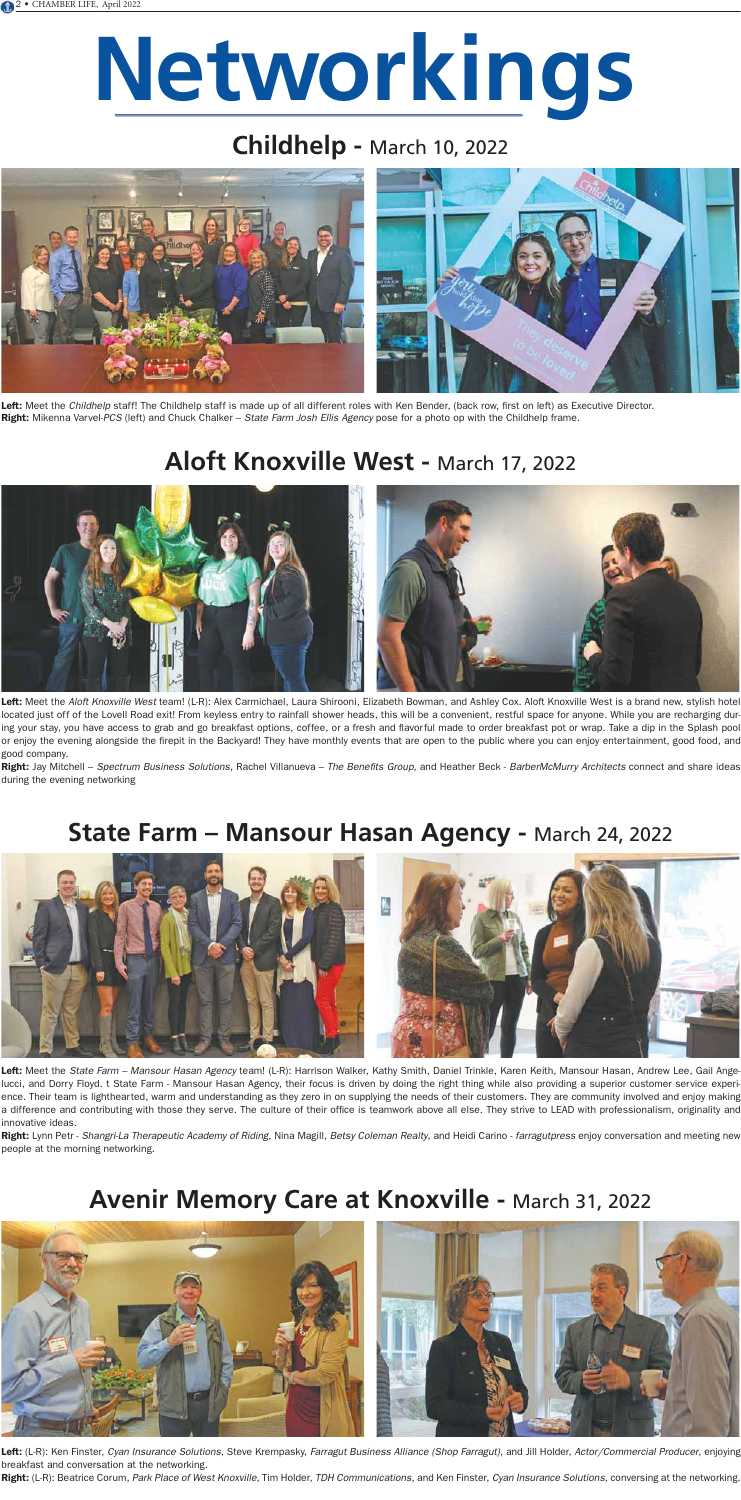# **Ribbon Cuttings**

### **ActFast CPR -** March 1, 2022



### **West Knoxville Acupuncture & Integrative Medicine -** March 9, 2022



### **Professional Jewelers -** March 15, 2022



### **Nutrition865 -** March 18, 2022



### **Zaxby's -** March 23, 2022



### **Member Briefs**

Looking for more details on a specific event, special or job? Go to www.farragutchamber.com to see these and other member items!

**Summer Moon Coffee,** home of famed oak roasted coffee and legendary sweet cream, is hosting a Grand Opening Event on **Saturday, April 30th** at its new space at 104 North Campbell Station Road. This new coffee spot is in the heart of Farragut, at the intersection of North Campbell Station Road and Kingston Pike, across from the Village Green Shopping Center. Summer Moon roasts every batch of coffee beans in hand-built brick roasters, over seasoned Texas oak. Come welcome them to the community at their grand opening April 30th!

**Fitness Together** won the multi-unit franchisee of the year award, and both of their Farragut and Northshore studios were recognized for accomplishments in revenue. Congratulations, Fitness Together on your great accomplishments!

With spring finally here, **West Bikes** is hosting an Escorted Greenway Ride **every Thursday at 6:15pm.** Here, you will meet at West Bikes and enjoy a friendly ride through pleasant Neighborhoods, Dogwood Trails, and Greenways. Invite your friends, family, and neighbors to come with you! Electric bikes are always welcomed!

**Computer Systems Plus** has moved! Congratulations on their new location at 100 Dalton Place Way, Suite 101, Knoxville, TN 37917.

**Pellissippi State Community College** is hosting their Pellissippi Strong Luncheon on **Wednesday, April 20th,** presented by **First-Bank**, Join them for a vibrant keynote by Retired U.S. Air Force Colonel Paula Penson and a celebration of their annual alumni awards, hosted by WATE-TV's Tearsa Smith. Individual tickets are \$50 each and include lunch. Visit pellissippistatefoundation.org/psl to learn more!

**New Horizons of East Tennessee** is hosting Project Management Professional (PMP) Training with instructor Barry Mulkhraj on **May 2-6** from **8:30-4:30pm EST**! There are online and in person options available, and the class is now being offered at a discounted rate! Visit newhorizons.com to learn more about the training and to sign up!

ActFast CPR owner Jennifer Ullian (middle, gray shirt) is an experienced registered nurse, passionate about providing purpose driven courses that will help sustain life during healthcare emergencies. Jennifer is supported by her husband, Jeff (to her right), and their two sons. Chamber Ambassadors and other community members joined to welcome Act-Fast CPR to the community!

It's a family affair with Doctors Allan and Monica Sarrat (middle, black scrubs) of West Knox Acupuncture & Integrative Medicine. They are board-certified doctors of acupuncture and are highly trained in their respective fields. Joined by their staff members, friends, and Chamber Ambassadors, they all celebrated as the ribbon was cut!

Congratulations to Professional Jewelers on their new ownership! Greg Finch (front) is passionate about creating and repairing beautiful jewelry pieces. Getting their start in Athens, TN, the Professional Jewelers team are experts in fine jewelry. From designing beautiful engagement rings, to repairing a treasured jewelry piece, they have you covered for anything you might need.

Celebrating their grand opening are Nutrition865 team members and owner Courtney Williamson (fromt, plaid). A native of Ohio, Courtney is passionate about coaching others not only in health and nutrition but also business. They offer shakes and teas with all kinds of health benefits. From energy boosting teas to protein packed coffees, there is something for everyone!





Tents / Tables / Chairs **Linens / Inflatables / Concessions** Wedding Arches / Lighting / Drapery

Event Rentals by Rothchild Call: 865-531-0269 www.eventrentalsbyrothchild.com

#### **Event Rentals for Every Occasion!**



Congratulations to Zaxby's on their new ownership! Chris Andrews (front) and team are excited about all that is to come with the ownership change! They have rolled out non-profit pricing, have happy hour specials, and a fantastic fundraising platform. They are focused on providing excellent food and service to all their guests, and last month they ranked 14th out of all Zaxby's for customer satisfaction. When you come in, check out their community board where they spotlight all the talent around Farragut!

#### **Expo**

**From page 1**

chamber office at 11826 Kingston Pike in Farragut. Tickets are \$5.00 each through April 19th and will be \$10 at the door.

Shop Farragut and the Chamber are grateful to Business Sponsors Centriworks and Engel & Volkers; Stage Sponsor M&M Productions; Community Sponsors Embroidery Boutique, First Horizon, The Knox Fox Real Estate Group, Knoxville TVA Employees Credit Union, Tennessee State Bank, TNBank, Ultimate Healthcare Solutions, UT Federal Credit Union, and Water Into Wine. Don't miss this first-time ever opportunity to meet this many businesses right here in your community, as well other business professionals and community members!